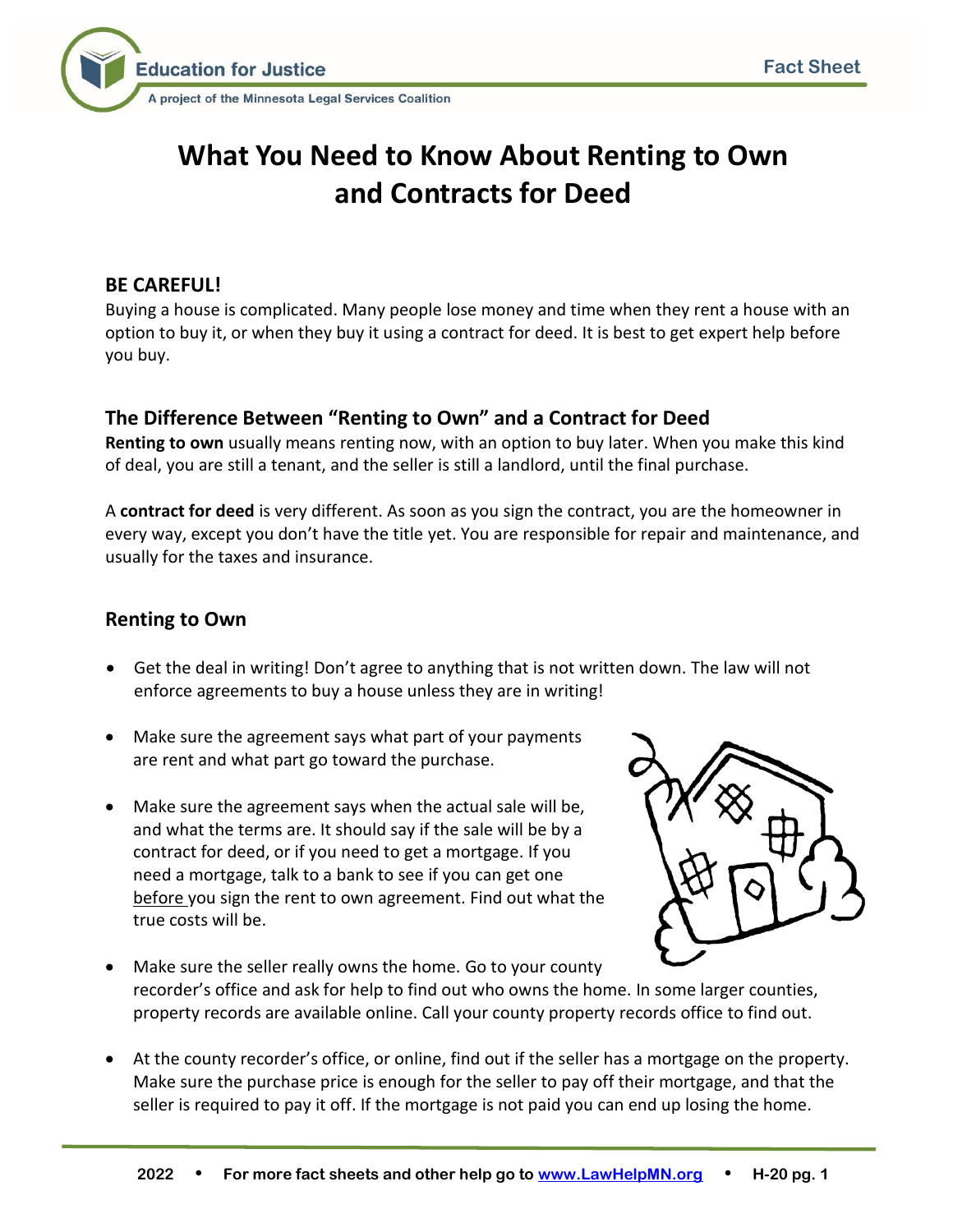- Many rent-to-own agreements say that you have to make a down payment when you sign. This is different than a security deposit. You can usually get security deposits back, but you may not get the down payment back if you do not buy the home. Read the agreement carefully.
- Watch out for scams. Some landlords do not really want to sell the home. They use rent to own agreements to get more money from tenants or to get tenants to do work on the home. Some landlords try this because they lost their rental licenses or just don't want to make repairs. Make sure you read the agreement carefully before you sign. And inspect the property so you know what condition it's in.
- Some landlords try to make you responsible for repairs to the home under a rent-to-own agreement. This is illegal. You are a tenant and have all the rights of a tenant. See our fact sheet *[Basic Information for Tenants](http://www.lawhelpmn.org/self-help-library/fact-sheet/basic-information-tenants)*.

# **Contracts for Deed**

# **What is a Contract for Deed?**

A contract for deed means that instead of paying the seller all at once, you buy the house over a period of time, like 2-3 years. Usually, you make monthly payments for a few years, and then you have to make a big "balloon payment" to finish buying the house. To make a balloon payment, you usually need to get a mortgage from a bank.



If your contract for deed has a balloon payment, make sure you will be able to get a mortgage. If you have problems with your credit, start working to fix them right away! If you can't get a mortgage, you will lose the house and all the money you have paid!

# **Beware!**

Contracts can hide numbers that can hurt you! There could be a balloon payment that is called something else in the fine print or not mentioned at all but hidden in the numbers. Read the terms carefully and use a calculator or an online "amortization calculator" to do the math. The law says sellers who regularly sell houses by contract for deed have to give you written notices that tell you about the terms of the deal. If they don't give you the written notices, ask for them.

When you buy a house on a contract for deed, you don't get the title to the house (the deed) until the final payment is made!

# **What happens if I can't make payments?**

If you don't make all of your payments, including the balloon payment, you will lose the house. The payments you already made are wasted and kept by the seller. You also lose the value of any repairs and improvements you made to the home.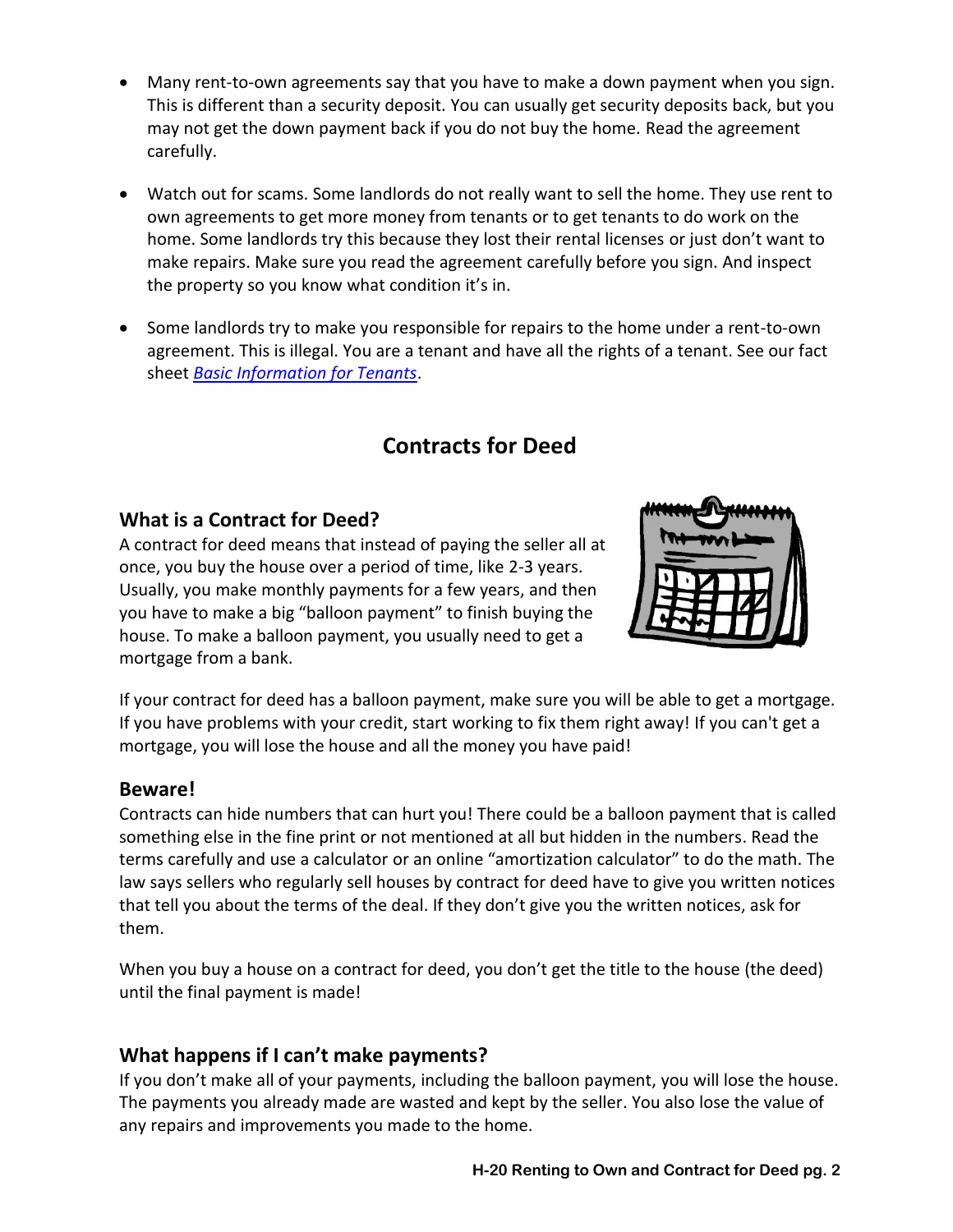If you do not make your payments, or if you violate the contract in any way, it can be canceled in 60 days. A violation could be something like not making a property tax payment.

60 days is much faster than the foreclosure process with a mortgage. If you don't catch up on payments in those 60 days, the contract is cancelled, and you can be evicted. You still have rights if a seller tries to end your contract. If that happens, call legal aid right away!

If you can't catch up on the payments, you should move out of the house before the 60 days are up, so you don't get an eviction on your record. Having an eviction on your record can make finding a place to rent very hard.

# **Make sure the person you are buying from owns the home and has paid the taxes**

Go to your county recorder's office and ask for help to learn who owns your home. Make sure the home is not in foreclosure. Some counties have this information online. Call your county's recorder's office.

The county recorder's office may not let you record the contract for deed until past due property taxes are paid. Usually, the seller has to pay these. Before you sign the contract, check with your county's property tax department to make sure there are no past due taxes.

#### **Get an inspection report before signing an agreement**

Before signing any agreement to buy, ask the seller for an inspection report, sometimes called a "Truth in Sale of Housing Report." This report is from an independent inspector about the condition of the house. It is required in Minneapolis and St. Paul and some other cities. This type of inspection does not show all types of problems that a house may have. Consider getting your own expert to inspect the house.



#### **Get an appraisal before signing an agreement**

If the purchase price on the contract is too high, you will not be able to get a mortgage to pay it. An independent appraiser can help you learn the true value of the home. Real estate agents may also give you an opinion about the value, called a "Broker's Price Opinion." If you do not want to pay for an appraisal, do your own research. Sources like [www.zillow.com](http://www.zillow.com/) can help you get some idea of how much the house is worth. You can also check to see if your county posts an "estimated market value" online. It's usually on the same page as property tax information.

# **Some sellers must give you information about the contract before you sign**

People and companies that sell multiple houses by contract for deed must give buyers written information about the deal. A buyer has 5 days to review the information before the deal. If you were not given 5 days to review the contract for deed before signing, you may have a legal claim against the seller. Ask a lawyer for help.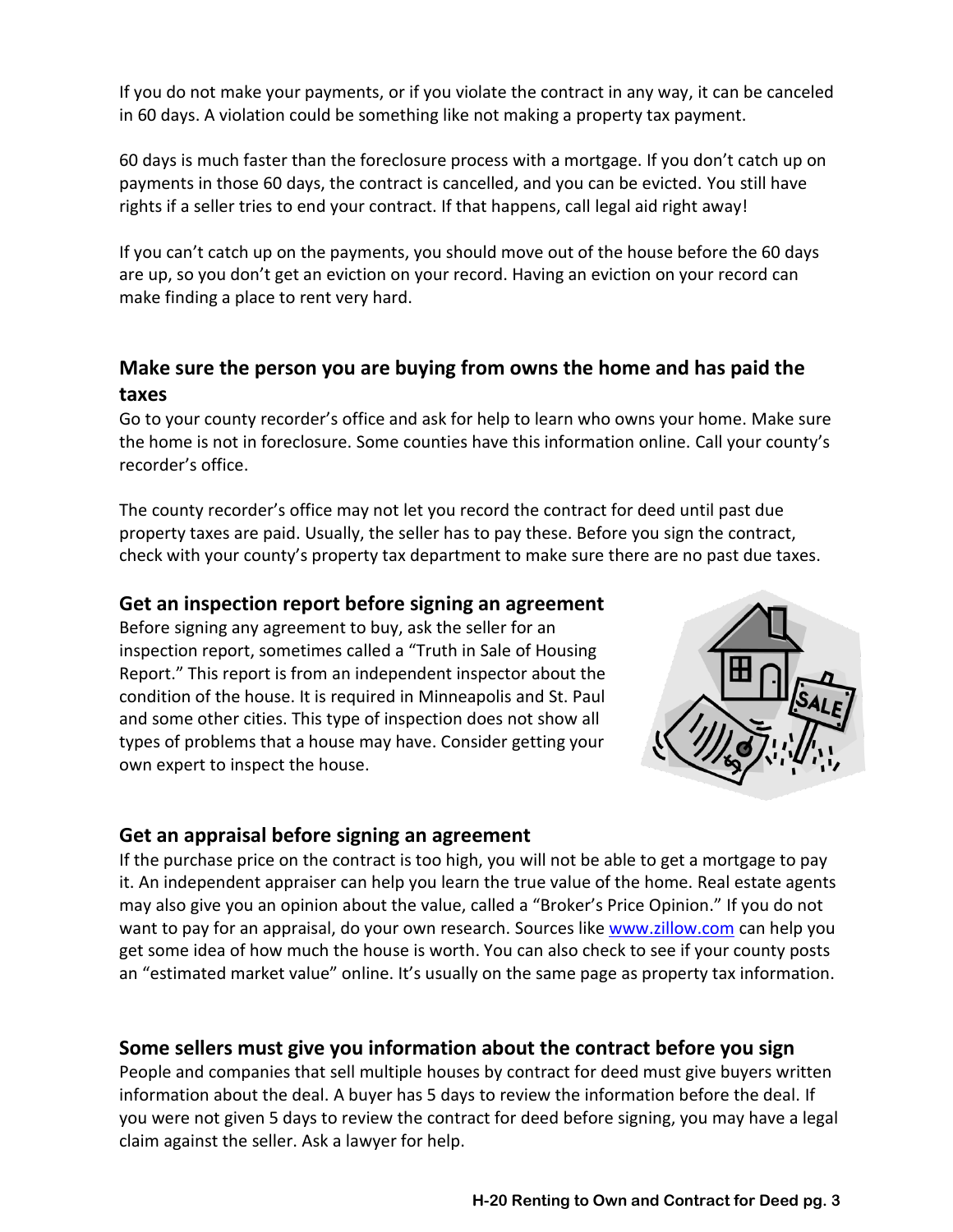#### **Make sure the seller is acting legally while you pay**

• **After you and the seller sign the contract for deed in front of a notary**, the seller must give you a copy of it with original signatures. You need this to "record" the contract for deed with the county. This means the county has the information on file.

**IT IS VERY IMPORTANT** that you record the contract for deed at the county recorder's office. This lets others know you are interested in the property. It is your responsibility to do this, not the seller's. Call the county and ask for more information about recording property records.

• **If the seller has to pay a mortgage on the property, or taxes, or insurance, you should check on it now and then to make sure they are paying.**

Some "scam" sellers keep a buyer's payments rather than using them to pay the mortgage. If the seller does not pay the mortgage and the home is foreclosed, you will lose the house and all the money you paid.

Check the county recorder's office for information on the mortgage company or companies. Try to get written permission from the seller so that you can contact the mortgage company to keep track of payments.

But you should also ask the seller to show you a recent mortgage statement. Ask for copies of statements at least once every few months OR add it into your contract that the seller has to give you monthly statements. If you can't get and monitor this information, the Rent to Own or contract for deed deal is even more dangerous.



#### • **If you miss a payment, make sure the seller follows state law.**

The seller must serve you with a notice of cancellation of your contract for deed to end the deal. If you get this notice, you have the right to pay the amount of money needed to catch up, plus additional costs. The notice should list the additional costs for you. If you get the notice, you can't also be sued by the seller for payments you missed. If the seller tries to evict you without going through the cancellation process, call a lawyer right away.

Do not agree to sign a deed back to the seller at the same time you sign the contract. Do not agree to sign a deed back to the seller at any time. Some sellers ask buyers to sign deeds so they can avoid the legal cancellation process. A deed to the seller does not help you in any way.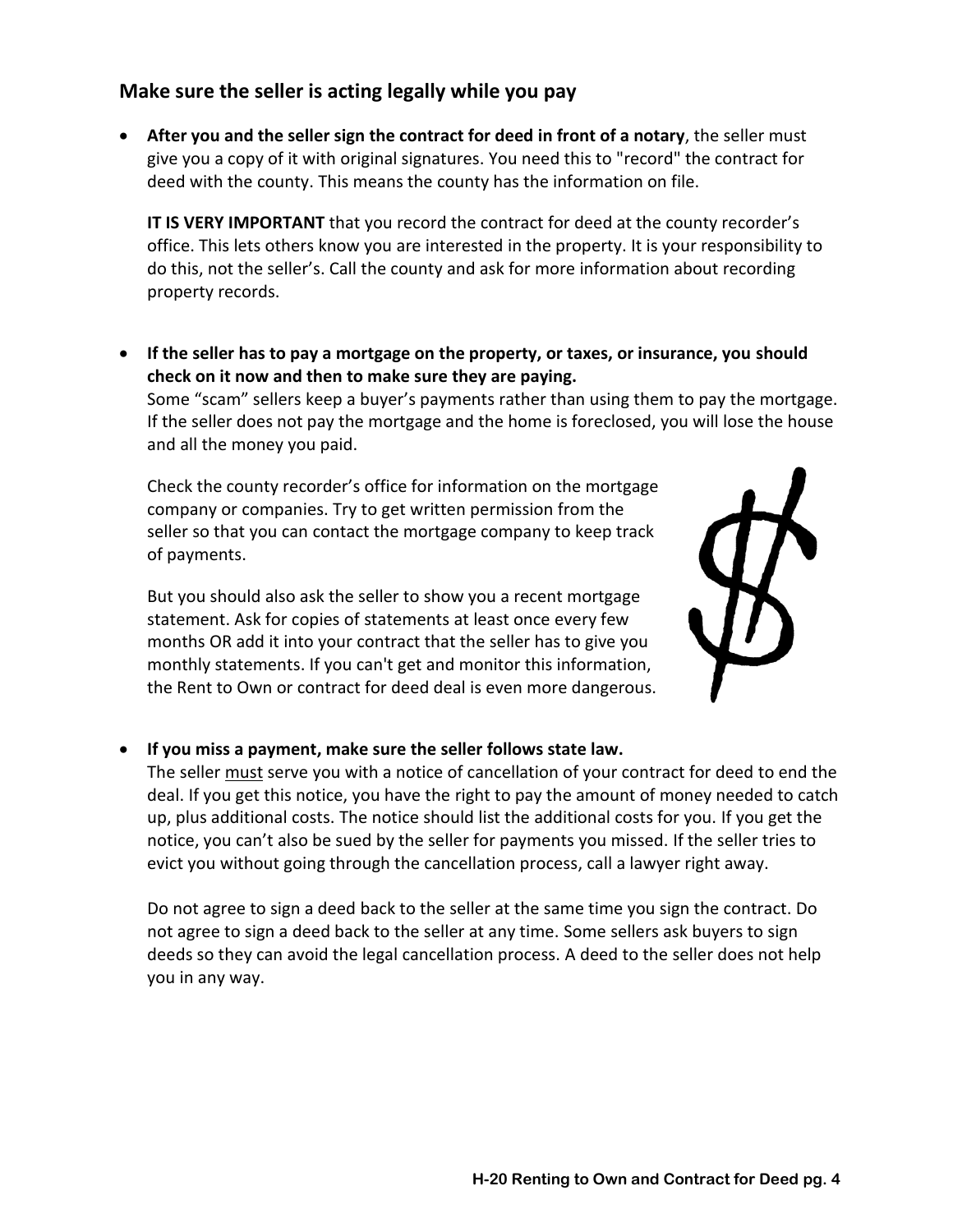### **Plan on the added cost of owning**

**Repairs:** If you sign a contract for deed, you are in charge of repairs and keeping up the home. To protect yourself, know the condition of the home you buy. It will probably cost you a lot of money to keep it up.

For example, you can be fined by the city if your house needs to be painted or needs other repairs. If the furnace breaks, you have to fix it. If you don't make the repairs, the house could be condemned, or the seller could cancel your contract. Either way, you would have to move out. You lose all the money you paid so far.

**Property Taxes:** Find out about the property taxes. If your primary residence is the home you own, you may qualify for cheaper property taxes. Apply for a "homestead" tax rate at your county's property tax department.

Make sure the contract for deed states if property taxes and hazard insurance are included in your monthly payments or whether you need to pay them in addition to your monthly payments.

#### **Understand the interest costs**

#### **Your payments on the contract for deed will also include interest.**

For example, if you buy a \$100,000 home with no down payment and a 10% interest rate on the contract for deed, you pay about \$10,000 in interest during the first year.

So, if you pay \$1,000 a month, at the end of the first year you will have paid only \$2,000 of the house price and \$10,000 in interest. You will still owe about \$98,000 on the house after paying \$12,000.



Some contracts for deed have interest-only payments. This means that none of your monthly payments go toward the house price. When your balloon payment is due, you still owe the whole cost of the home.

Before you sign a contract for deed, call up some banks to compare the interest rate the seller offers you with the interest rate on a mortgage. If you can get a mortgage loan, it is usually better to buy your house with a mortgage than on a contract for deed.